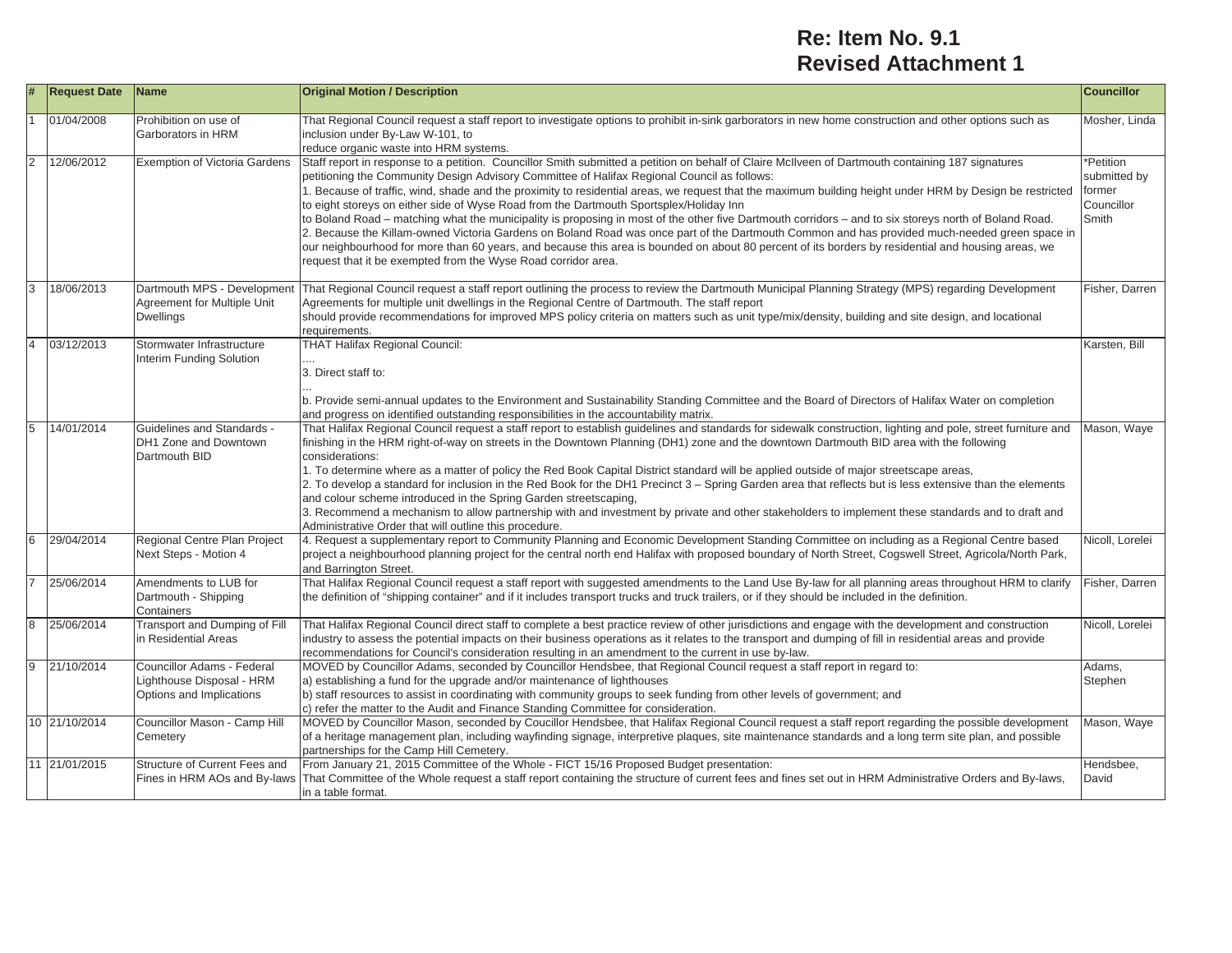| # | <b>Request Date</b> | Name                                                                    | <b>Original Motion / Description</b>                                                                                                                                                                                                                                                                                                                                                                                                                                                                                                                                                                                                                                                                                                                                                                                                                                                                                                                                                                                                                                                                                                                                                                                                                                                                                                                                                                                                                                                                                                                                                                                                                     | <b>Councillor</b>  |
|---|---------------------|-------------------------------------------------------------------------|----------------------------------------------------------------------------------------------------------------------------------------------------------------------------------------------------------------------------------------------------------------------------------------------------------------------------------------------------------------------------------------------------------------------------------------------------------------------------------------------------------------------------------------------------------------------------------------------------------------------------------------------------------------------------------------------------------------------------------------------------------------------------------------------------------------------------------------------------------------------------------------------------------------------------------------------------------------------------------------------------------------------------------------------------------------------------------------------------------------------------------------------------------------------------------------------------------------------------------------------------------------------------------------------------------------------------------------------------------------------------------------------------------------------------------------------------------------------------------------------------------------------------------------------------------------------------------------------------------------------------------------------------------|--------------------|
|   | 12 24/02/2015       | <b>Policy Framework</b>                                                 | Parks and Recreation Strategic  MOVED by Councillor Mason, seconded by Councillor Whitman, that Halifax Regional Council direct staff to provide a report regarding the feasibility and<br>best practice approach to establishing a Parks and Recreation Strategic Policy Framework that identifies expected outcomes under which:<br>•Service delivery is reflective of community interests and needs;<br>•Parks and Recreation finances and assets are managed in a fiscally sustainable, financially responsible manner; and<br>•Parks and Recreation services, programs, fee structure and facilities are accessible and inclusive for all.                                                                                                                                                                                                                                                                                                                                                                                                                                                                                                                                                                                                                                                                                                                                                                                                                                                                                                                                                                                                          | Mason, Waye        |
|   | 13 02/06/2015       | Updating HRM Gateway signs<br>to reflect multicultural<br>communities   | That Halifax Regional Council request a staff report outlining the implications of updating the HRM Gateway signs located on the 100 series highways.<br>Branding, multi-lingual messaging and financial implications should be addressed in the staff report. The current signs were installed in 2003 and do not<br>reflect the multicultural nature of our communities or the recent brand implementation.                                                                                                                                                                                                                                                                                                                                                                                                                                                                                                                                                                                                                                                                                                                                                                                                                                                                                                                                                                                                                                                                                                                                                                                                                                            | Fisher, Darren     |
|   | 14 04/08/2015       | Corporate Info Mgmt Admin<br>Order and Repeal of AOs 13<br>and 31       | Proposed AO 2015001GOV the By November 2015 that there be a staff report with respect to information management regarding the records of the Auditor General.                                                                                                                                                                                                                                                                                                                                                                                                                                                                                                                                                                                                                                                                                                                                                                                                                                                                                                                                                                                                                                                                                                                                                                                                                                                                                                                                                                                                                                                                                            | Craig, Steve       |
|   | 15 08/09/2015       | Acquisition of Lands Connector<br>Road - Newberry to Lucasville<br>Road | That Halifax Regional Council direct staff to proceed with negotiations to acquire the two properties needed to assemble this road right of way and return<br>to Audit and Finance with identification of the source of the funding.                                                                                                                                                                                                                                                                                                                                                                                                                                                                                                                                                                                                                                                                                                                                                                                                                                                                                                                                                                                                                                                                                                                                                                                                                                                                                                                                                                                                                     | Johns, Brad        |
|   | 16 22/09/2015       | Taking Possession of Five (5)<br>Cemetaries                             | THAT Halifax Regional Council ask for a staff report to explore the possibility of HRM taking possession to own, operate and maintain the following 5<br>Cemeteries:<br>•Clam Harbour Cemetery, 3651 Clam Harbour Road, PID 00604157<br>•St James Cemetery, 111 West Jeddore Road, Head of Jeddore, PID 00608679<br>.Oyster Pond Cemetery, 78 Old Trunk Road, PID 00561241<br>.Lower Ship Harbour Cemetery, 904 West Ship Harbour Road, PID 00606046<br>.Owl's Head Cemetery, 2592 West Ship Harbour Road, PID 00555300                                                                                                                                                                                                                                                                                                                                                                                                                                                                                                                                                                                                                                                                                                                                                                                                                                                                                                                                                                                                                                                                                                                                  | Hendsbee,<br>David |
|   | 17 06/10/2015       | Disposal of Surplus Real<br>Property - 4032 Mooseland<br>Road           | <b>THAT Halifax Regional Council:</b><br>1. Declare the properties contained in Attachments B, C, D and E of the staff report dated September 2, 2015, as surplus to municipal purposes;<br>2. Declare surplus properties categorized as specified in Attachments B, C, D and E of the staff report dated September 2, 2015, for the purposes of<br>Administrative Order 50, respecting the Disposal of Surplus Real Property.<br>3. That the property at 4032 Mooseland Road as set out in Attachment B be removed from the list for further discussion with the community group in<br>relation to a Facility Lease Agreement (FLA).                                                                                                                                                                                                                                                                                                                                                                                                                                                                                                                                                                                                                                                                                                                                                                                                                                                                                                                                                                                                                    | Hendsbee,<br>David |
|   | 18 06/10/2015       | <b>RCMP Criminal Analyst</b><br><b>Funding Request</b>                  | <b>THAT Halifax Regional Council</b><br>a)request a staff report to consider the human resource and other implications of the attached RCMP Criminal Analyst Funding Request, and to provide<br>additional information on the modality of the pilot Crime Analyst positions at Kings, Yarmouth, Colchester and Antigonish Counties outlined in the<br>attached document, and<br>b) refer the attached funding request to staff for consideration in the 2016/2017 budget.                                                                                                                                                                                                                                                                                                                                                                                                                                                                                                                                                                                                                                                                                                                                                                                                                                                                                                                                                                                                                                                                                                                                                                                | Mosher, Linda      |
|   | 19 06/10/2015       | Status of Alderney Landing in                                           | THAT Halifax Regional Council direct staff to develop standard board governance model for the facilities included in the MDF Project Phase 2 and<br>the Multi-District Facility Project   implement new agreements that achieve the following objectives:<br>a. Establish a regional funding model;<br>b. Initiate the absorption of the outstanding operating and capital debts of the facilities;<br>c. Align annual budgets and business plans with the overall HRM budget process including requirement to meet budget targets and approval by<br><b>Regional Council:</b><br>d. Provide for the provision of HRM delivered ICT technology and software including support and maintenance;<br>e. Restore appropriate and legally defined employer relationships for the operation of the facilities; this would include the option of HRM employees for<br>facility management and program implementation;<br>f.Support completion of an HRM safety review of all facility maintenance, operation and processes and subsequent agreement of resolution of all<br>findings; and<br>g.Outline clear community access requirements and initiates implementation of consistent pricing and membership model to enable a "one-client" model<br>across all facilities.<br>h. Return to Regional Council the plan and advisory Board governance options to complete Phase 2 of the MDF Project no later than the spring of 2016,<br>And further, request a staff report regarding possible amendment or removal of Aldemey Landing from the MDF process and develop an appropriate<br>approach reflecting its nature of an arts and entertainment facility. | Mason, Waye        |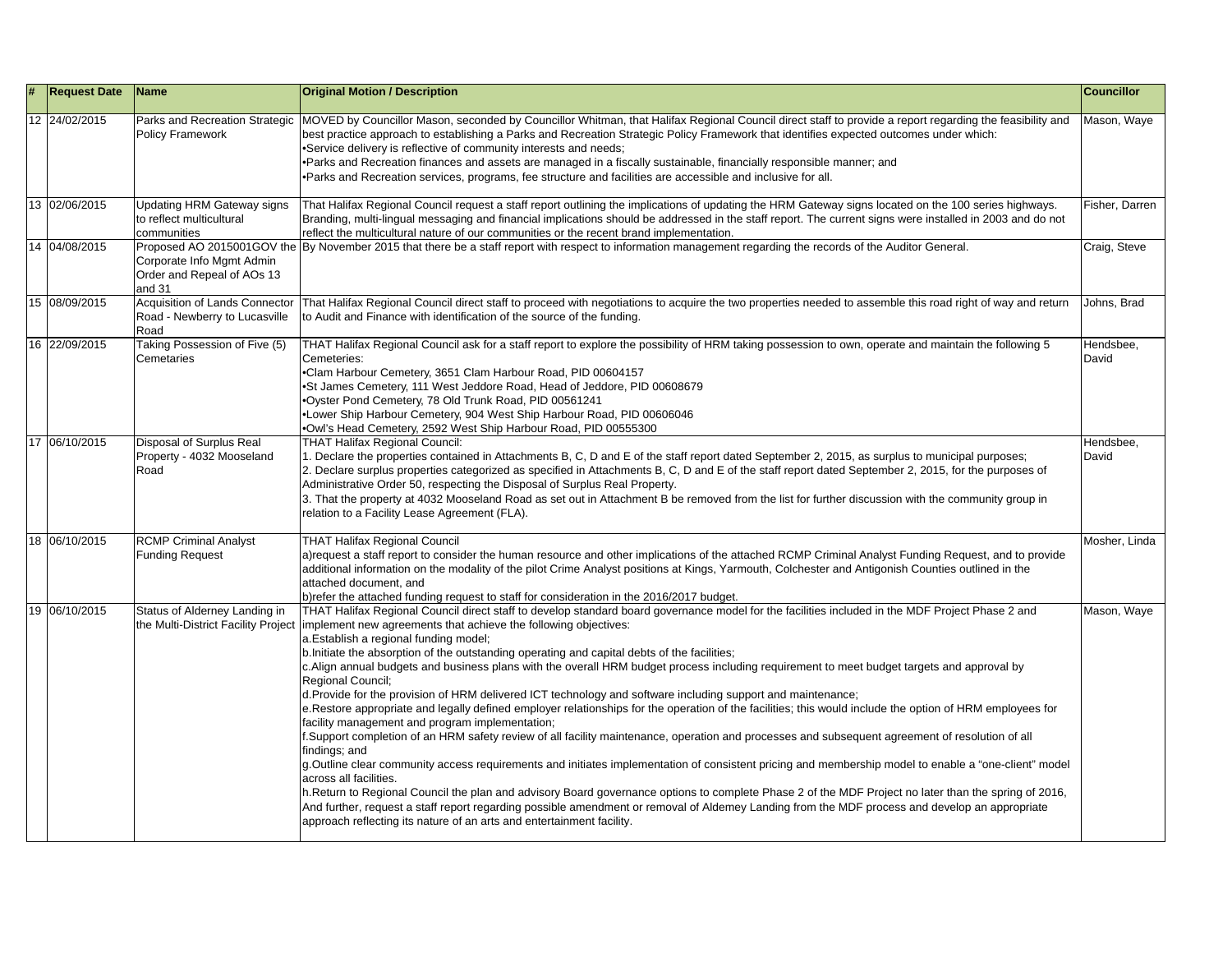| #  | <b>Request Date</b> | Name                                                      | <b>Original Motion / Description</b>                                                                                                                                                                                                                                                                                                                                                                                                                                                                                                                                                                                                                                                                                                                                                                                                                                                                                                                                                                                                                                                                                                                                                                                                                                                                                                                                                                                                                                                                                                                 | <b>Councillor</b> |
|----|---------------------|-----------------------------------------------------------|------------------------------------------------------------------------------------------------------------------------------------------------------------------------------------------------------------------------------------------------------------------------------------------------------------------------------------------------------------------------------------------------------------------------------------------------------------------------------------------------------------------------------------------------------------------------------------------------------------------------------------------------------------------------------------------------------------------------------------------------------------------------------------------------------------------------------------------------------------------------------------------------------------------------------------------------------------------------------------------------------------------------------------------------------------------------------------------------------------------------------------------------------------------------------------------------------------------------------------------------------------------------------------------------------------------------------------------------------------------------------------------------------------------------------------------------------------------------------------------------------------------------------------------------------|-------------------|
|    | 20 20/10/2015       | <b>Commuter Rail Feasibility</b><br>Study                 | That Regional Council direct staff to develop a strategic plan specifically aimed at increasing the modal split of sustainable forms of transportation as per<br>the Regional Plan which integrates both land use and transportation planning and includes comparative costing analysis of road and right of way<br>infrastructure upgrades and widening as compared to other forms of transportation and report back to Regional Council by April 30, 2016 (dependant on<br>appropriate project scoping and funding source as identified through Audit & Finance.                                                                                                                                                                                                                                                                                                                                                                                                                                                                                                                                                                                                                                                                                                                                                                                                                                                                                                                                                                                   | Outhit, Tim       |
| 21 | 20/10/2015          | Noise Management and<br>Mitigation in Downtown Areas      | That Halifax Regional Council request a staff report regarding noise in downtown areas that shall<br>include:<br>a) Research on other municipalities approaches, including a jurisdictional scan and discussion with stakeholders such as the business commissions,<br>Argyle EntertainmentDistrict, and the Restaurant Association of Nova Scotia and others;<br>b) Recommend possible improvements to the Land Use Bylaw and other policy to address sound mitigation for construction of new or substantially<br>renovated residential dwelling units and other uses with overnight guests, such as hotels, in the downtown area;<br>c) recommendations regarding the possible establishment of an entertainment district on Argyle Street for inclusion in the Prescribed Exemptions or Local<br>Exemptions section of the Noise By-Law (N200).                                                                                                                                                                                                                                                                                                                                                                                                                                                                                                                                                                                                                                                                                                  | Mason, Waye       |
|    | 22 24/11/2015       | Feasibility of Rockcliffe<br>Extension                    | That Halifax Regional Council request a staff report on the feasibility of developing a Rockcliffe extension across Hammonds Plains Road to Highland<br>Park south side and to create a new second entrance to the Highland Park subdivision.                                                                                                                                                                                                                                                                                                                                                                                                                                                                                                                                                                                                                                                                                                                                                                                                                                                                                                                                                                                                                                                                                                                                                                                                                                                                                                        | Whitman, Matt     |
|    | 23 01/12/2015       | Construction Mitigation -<br>Compensation                 | That Halifax Regional Council:<br>1. Ensure that the staff report requested by the Transportation Standing Committee meeting of June 25, 2015 regarding construction mitigation is<br>completed and presented to the Standing Committee meeting of January 28, 2016.<br>2. Provide a staff report regarding the possible adoption of a policy to require compensation for 'injurious affection' and/or other forms of compensation to<br>businesses affected by longer term closures of streets abutting their locations to the Committee and then to Council.                                                                                                                                                                                                                                                                                                                                                                                                                                                                                                                                                                                                                                                                                                                                                                                                                                                                                                                                                                                       | Mason, Waye       |
| 24 | 01/12/2015          | Off-Leash Dog Parks<br><b>Administrative Order</b>        | <b>THAT Halifax Regional Council:</b><br>1. Establish the Off-Leash Park Program as permanent service to be considered as part of annual HRM business planning and budgeting process;<br>2. Direct staff to develop an Off-Leash Dog Parks Administrative Order (AO) that will replace the Off-Leash Dog Parks Strategy 2007 by establishing:<br>policy objectives, service level requirements, and minimum criteria and procedures for the provision of off-leash facilities based on the Off Leash Dog<br>Parks Strategy 2007 with the changes and actions outlined in Attachment 1 of the staff report dated November 9, 2015                                                                                                                                                                                                                                                                                                                                                                                                                                                                                                                                                                                                                                                                                                                                                                                                                                                                                                                     | Mason, Waye       |
|    | 25 01/12/2015       | Veteran Parking                                           | That Halifax Regional Council request a staff report to consider adopting a policy that vehicles bearing the veterans' licence plates have year round free<br>parking at all HRM parking locations including meters, and for the report to include budgetary implications.                                                                                                                                                                                                                                                                                                                                                                                                                                                                                                                                                                                                                                                                                                                                                                                                                                                                                                                                                                                                                                                                                                                                                                                                                                                                           | Johns, Brad       |
|    | 26 12/01/2016       | Possible amendments to the<br>Heritage Incentives Program | THAT Halifax Regional Council request a staff report that discusses:<br>1. Implications of potential amendments to Administrative Order 2014-002-ADM, the Heritage Incentives Program Administrative Order, that would:<br>a) change the intake period for applications from January 1st until March 1st for the following fiscal year to October 1st and December 31 for the<br>upcoming fiscal year;<br>b) change the requirement that eligible applications must be evaluated and prioritized by staff and a report and recommendations prepared for<br>consideration by the Heritage Advisory Committee no later than June 30th to the requirement that the evaluation and recommendation report for a HAC<br>recommendation be prepared and the HAC should consider the matter by March 31 so that it can be debated by Regional Council in April of each year<br>once the budget has been passed; and<br>c) change when projects must be completed from March 31st of the same fiscal year as the approval to October 31 of the year following approval which<br>will enable work to be done over 2 summers, and include any financial concerns around the creation of a reserve if this change is made; and<br>2. Whether the grants need to be approved by Regional Council or whether Regional Council may delegate the approval and sign off of the grants to the<br>CAO, or her/his delegate, with a requirement that an information report be provided to Regional Council at least once a year listing the grants that were<br>awarded. | Watts, Jennifer   |
| 27 | 26/01/2016          | <b>Contaminated Well Water</b>                            | Councillor Adams - Options for THAT Halifax Regional Council request a staff report to include Harriestfield Williamswood area to the proposed Federal Infrastructure Funding request<br>under consideration for the completion of the Herring Cover Sewer and Water Project                                                                                                                                                                                                                                                                                                                                                                                                                                                                                                                                                                                                                                                                                                                                                                                                                                                                                                                                                                                                                                                                                                                                                                                                                                                                         | Adams,<br>Stephen |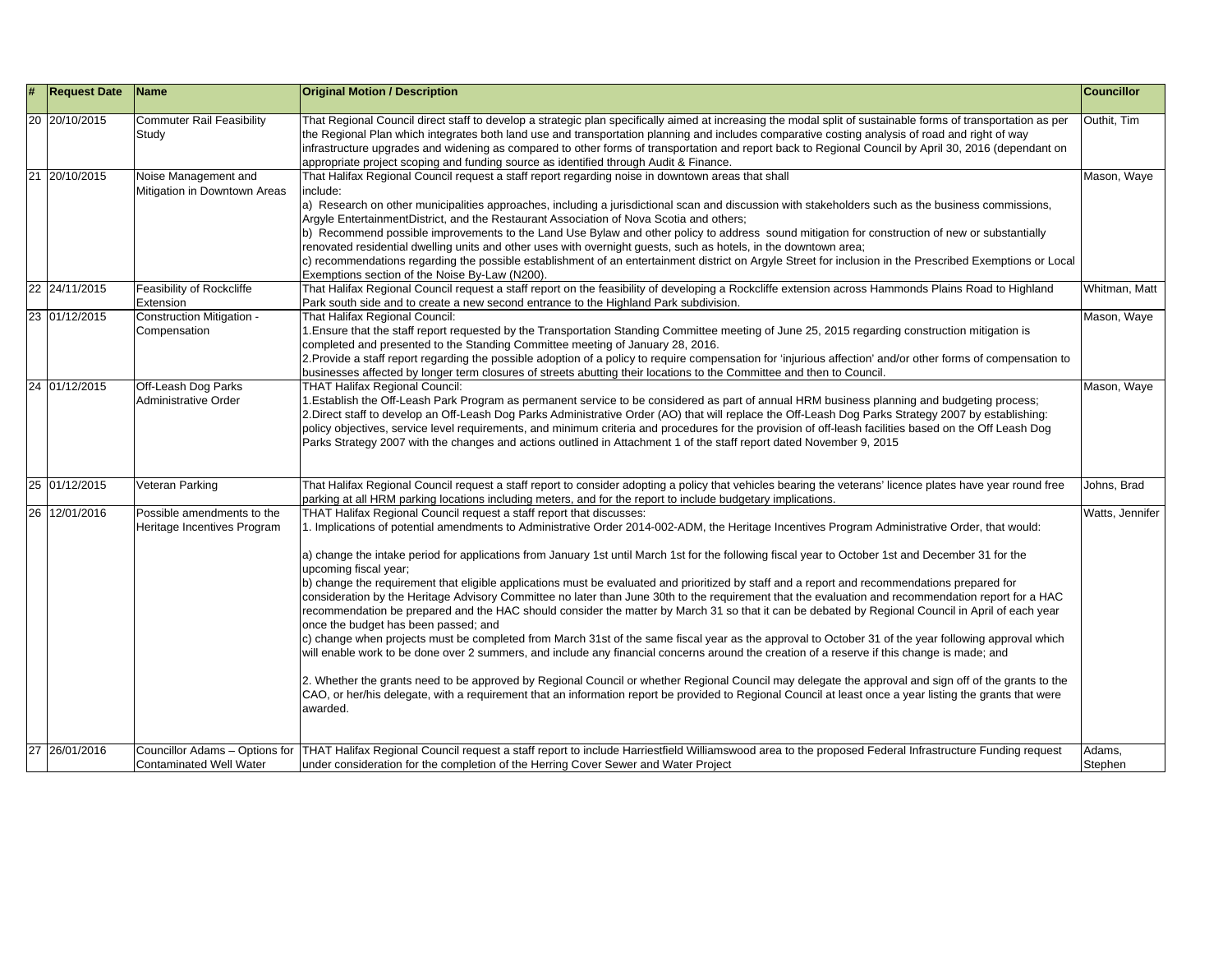| # | <b>Request Date</b> | Name                                                                                                         | <b>Original Motion / Description</b>                                                                                                                                                                                                                                                                                                                                                                                                                                                                                                                                                                                                                                                                                                                                                                                                                                                                                                                                                                                                    | <b>Councillor</b> |
|---|---------------------|--------------------------------------------------------------------------------------------------------------|-----------------------------------------------------------------------------------------------------------------------------------------------------------------------------------------------------------------------------------------------------------------------------------------------------------------------------------------------------------------------------------------------------------------------------------------------------------------------------------------------------------------------------------------------------------------------------------------------------------------------------------------------------------------------------------------------------------------------------------------------------------------------------------------------------------------------------------------------------------------------------------------------------------------------------------------------------------------------------------------------------------------------------------------|-------------------|
|   | 28 26/01/2016       | <b>Winter Works</b><br>Recommendations<br>Improvements and Changes                                           | <b>THAT Halifax Regional Council</b><br>2. Direct staff to expand the scope of the report requested by Regional Council for November 2016 to include recommended changes to the Street Snow<br>& Ice Control contracts, in addition to the previously requested recommendations on the sidewalk program, commencing the 2017/18 winter season; and<br>An increase in standard from 18 hrs to 12 hrs for Priority 2 sidewalks; and, increase standard from 36 hrs to 24 hrs for Priority 3 sidewalks. Also include a<br>mechanism by which residents can clear their sidewalk to the Municipality's contractor-imposed standard before the contractors' arrival, and to require the<br>contractor to lift the blade, so as to not obstruct an already cleared sidewalk.                                                                                                                                                                                                                                                                  | Mosher, Linda     |
|   | 29 16/02/2016       | <b>Child Care Policy</b>                                                                                     | THAT the motion be deferred pending preparation of a staff report regarding the opportunities and financial implications of establishing a Child Care<br>Policy similar to Richmond BC to support the integration of not for profit daycares at below market rent into new and existing recreation facilities.                                                                                                                                                                                                                                                                                                                                                                                                                                                                                                                                                                                                                                                                                                                          | Mason, Waye       |
|   | 30 16/02/2016       | Effects of a Medical Marijuana<br>Cultivation Operation on<br><b>Neighbouring Property</b>                   | That Regional Council give consideration and request a staff report on the adequacy of by-laws and regulations Federally, Provincially or Municipally that<br>deals with regulations to address the operation of a medical marijuana cultivation operation and its effect on a neighbouring property. How such<br>operations can adversely affect the health of one's neighbours. Moreover, is there recognition that the cumulative and/or the persistence of wayward<br>effluents/malodours constitute adverse quality of life in the enjoyment of the receiving neighbour's property.                                                                                                                                                                                                                                                                                                                                                                                                                                                | Rankin, Reg       |
|   | 31 16/02/2016       | Petition - Nuisance Smoke By-<br>Law                                                                         | Staff report requested in regard to a Nuisance Smoke by-law to reduce negative impact smoke from indoor wood burining appliances, electric smokers or<br>any other device that emits smoke.                                                                                                                                                                                                                                                                                                                                                                                                                                                                                                                                                                                                                                                                                                                                                                                                                                             | Watts, Jennifer   |
|   | 32 23/02/2016       | Planning and Development<br><b>Public Consultation</b><br>Administrative Order                               | <b>THAT Halifax Regional Council</b><br>1. Direct staff to develop a new Administrative Order, which would outline required and optional engagement activities for planning applications, policy<br>amendments, and new policy development undertaken by the Planning & Development business unit and return to Regional Council when this work is<br>complete;<br>2. Direct staff to investigate opportunities to implement new engagement tools as well as modernized existing tools on a go-forward basis in an effort to<br>modernize the planning process;<br>3. Initiate the process to consider amending the Regional Municipal Planning Strategy so as to require consistency in public consultation requirement /<br>standards throughout all Municipal Planning Strategies and Secondary Municipal Planning Strategies; and<br>4. Direct staff to return to Regional Council on a yearly basis with the purpose of reporting on engagement activities performed in that year, and<br>recommended improvements to the process. | Mason, Waye       |
|   | 33 22/03/2016       | Tax Relief for property leased<br>by registered non-profit<br>organization or registered<br>Canadian charity | That Halifax Regional Council request an information report respecting the Municipality's ability to provide tax relief for property, or some portion thereof,<br>leased by a registered non-profit organization or registered Canadian charity in the private sector with the implications in regard to:<br>(i) The Municipality's legislative authority<br>(ii) The policy rationale for tax relief<br>(iii) The capacity of the Municipality to administer the tax relief<br>(iv) The Municipality's financial capacity and any indirect impact on other taxpayers including non-profit organizations.                                                                                                                                                                                                                                                                                                                                                                                                                               | Watts, Jennifer   |
|   | 34 05/04/2016       | Administrative Order 50 -<br>Changes Re Sales of Surplus<br>Property                                         | That Halifax Regional Council request a staff report regarding potential changes to Administrative Order 50 that will identify when directed sales of surplus Mason, Waye<br>municipal property to community groups (current occupants, organizations meeting a municipally mandated need, etc.) may be appropriate and what<br>changes to the administrative order are required to do so                                                                                                                                                                                                                                                                                                                                                                                                                                                                                                                                                                                                                                               |                   |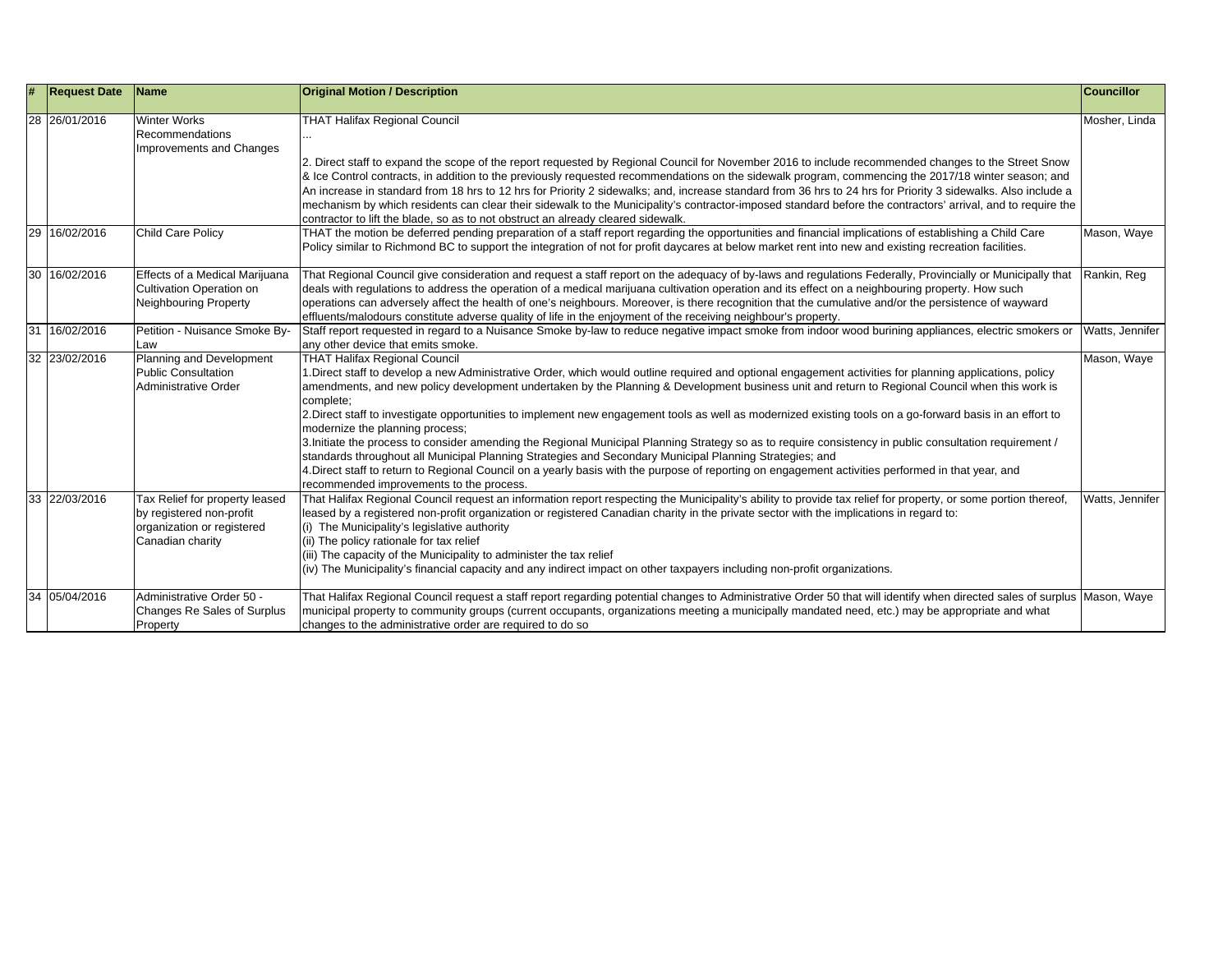| # | <b>Request Date</b> | <b>Name</b> | <b>Original Motion / Description</b>                                                                                                                                                                                                                                                                                                                                                                                                                                                                                                                                                                                                                                                                                                                                                                                                                                                                                                                                                                                                                                                                                                                                                                                                                                                                                                                                                                                                                                                                                                                                                                                                                                                                                                                                                                                                                                                                                                                                                                                                                                                                                                                                                                                                                                                                                                                                                                                                                                                                                                                                                                                                                                                                                                                                                                                                          | <b>Councillor</b> |
|---|---------------------|-------------|-----------------------------------------------------------------------------------------------------------------------------------------------------------------------------------------------------------------------------------------------------------------------------------------------------------------------------------------------------------------------------------------------------------------------------------------------------------------------------------------------------------------------------------------------------------------------------------------------------------------------------------------------------------------------------------------------------------------------------------------------------------------------------------------------------------------------------------------------------------------------------------------------------------------------------------------------------------------------------------------------------------------------------------------------------------------------------------------------------------------------------------------------------------------------------------------------------------------------------------------------------------------------------------------------------------------------------------------------------------------------------------------------------------------------------------------------------------------------------------------------------------------------------------------------------------------------------------------------------------------------------------------------------------------------------------------------------------------------------------------------------------------------------------------------------------------------------------------------------------------------------------------------------------------------------------------------------------------------------------------------------------------------------------------------------------------------------------------------------------------------------------------------------------------------------------------------------------------------------------------------------------------------------------------------------------------------------------------------------------------------------------------------------------------------------------------------------------------------------------------------------------------------------------------------------------------------------------------------------------------------------------------------------------------------------------------------------------------------------------------------------------------------------------------------------------------------------------------------|-------------------|
|   |                     |             |                                                                                                                                                                                                                                                                                                                                                                                                                                                                                                                                                                                                                                                                                                                                                                                                                                                                                                                                                                                                                                                                                                                                                                                                                                                                                                                                                                                                                                                                                                                                                                                                                                                                                                                                                                                                                                                                                                                                                                                                                                                                                                                                                                                                                                                                                                                                                                                                                                                                                                                                                                                                                                                                                                                                                                                                                                               |                   |
|   | 35 12/04/2016       | Report      | Halifax Transit Moving Forward   That Halifax Regional Council:<br>Together Plan - Supplementary 1. Approve the 2016/2017 Halifax Transit Annual Service Plan;<br>2. Approve the Moving Forward Together Plan as the strategic direction for the growth and development of the Halifax Transit network, with the following<br>corrections (and as outlined in the handout entitled "Omissions/Clarifications to Plan"):<br>a) Amend the Route 1 Spring Garden description found in Attachment A, Appendix B, page B1 to reflect two way transit service on Gottingen Street, as<br>shown on map in Appendix A;<br>b) Amend the Route 4 Lacewood description found in Attachment A, Appendix B, page B2 to reflect routing as shown on map in Appendix A;<br>c) Remove Table 6 Level of Service Guidelines found on Attachment A, Section 3.6, page 45; and<br>d) Include a new table to summarize the service spans and frequencies of ferry routes on Attachment A, Appendix D, page D-1.<br>3. Approve the Moving Forward Principles as the guiding principles for Halifax Transit over the life of the Moving Forward Together Plan;<br>4. Direct staff to prepare for implementation of the future transit network as described in the Plan and Appendix A Network Maps (attachment B of the staff<br>report dated March 9, 2016); and<br>5. Adopt the Performance Measures, including the Ridership Guidelines, as described in Part 6 of the Moving Forward Together Plan (attachment B of<br>the staff report dated March 9, 2016).<br>6. That staff be directed to prepare a supplemental report, outlining options, financial and operational implications on the following transit matters,<br>identified at the Committee of the Whole meeting, on April 12, 2016:<br>a. Options providing the residents of Eastern Passage/Cow Bay transit service to Cole Harbour and possibly continuing to Portland Hills terminal.<br>b. Purcell's Cove bus route 15 be considered to leave the service as is.<br>c. On extending one small portion of the airport route (320), to come into the community of Fall River as part of its regular route.<br>d. The proposed link into Cole Harbour be implemented prior to 2021.<br>e. That the route numbers associated with the bus routes in North Preston and Cherry Brook remain as is.<br>Consider the proposed alternate Route 370 (Porters Lake) as identified in the Map distributed by Councillor Hendsbee at the Committee of the Whole<br>meeting on April 12, 2016.<br>g. Route 55 be considered to be extended and that the following options be evaluated:<br>extend Route 55 to the community of Waverley and return.<br>ii) extend Route 55 through Waverley to the Fall River Park and Ride.<br>iii) extend Route 55 through Waverley to Sackville Terminal on Cobequid Road. | Rankin, Reg       |
|   |                     |             | h. Existing 6 Quinpool be retained as is.                                                                                                                                                                                                                                                                                                                                                                                                                                                                                                                                                                                                                                                                                                                                                                                                                                                                                                                                                                                                                                                                                                                                                                                                                                                                                                                                                                                                                                                                                                                                                                                                                                                                                                                                                                                                                                                                                                                                                                                                                                                                                                                                                                                                                                                                                                                                                                                                                                                                                                                                                                                                                                                                                                                                                                                                     |                   |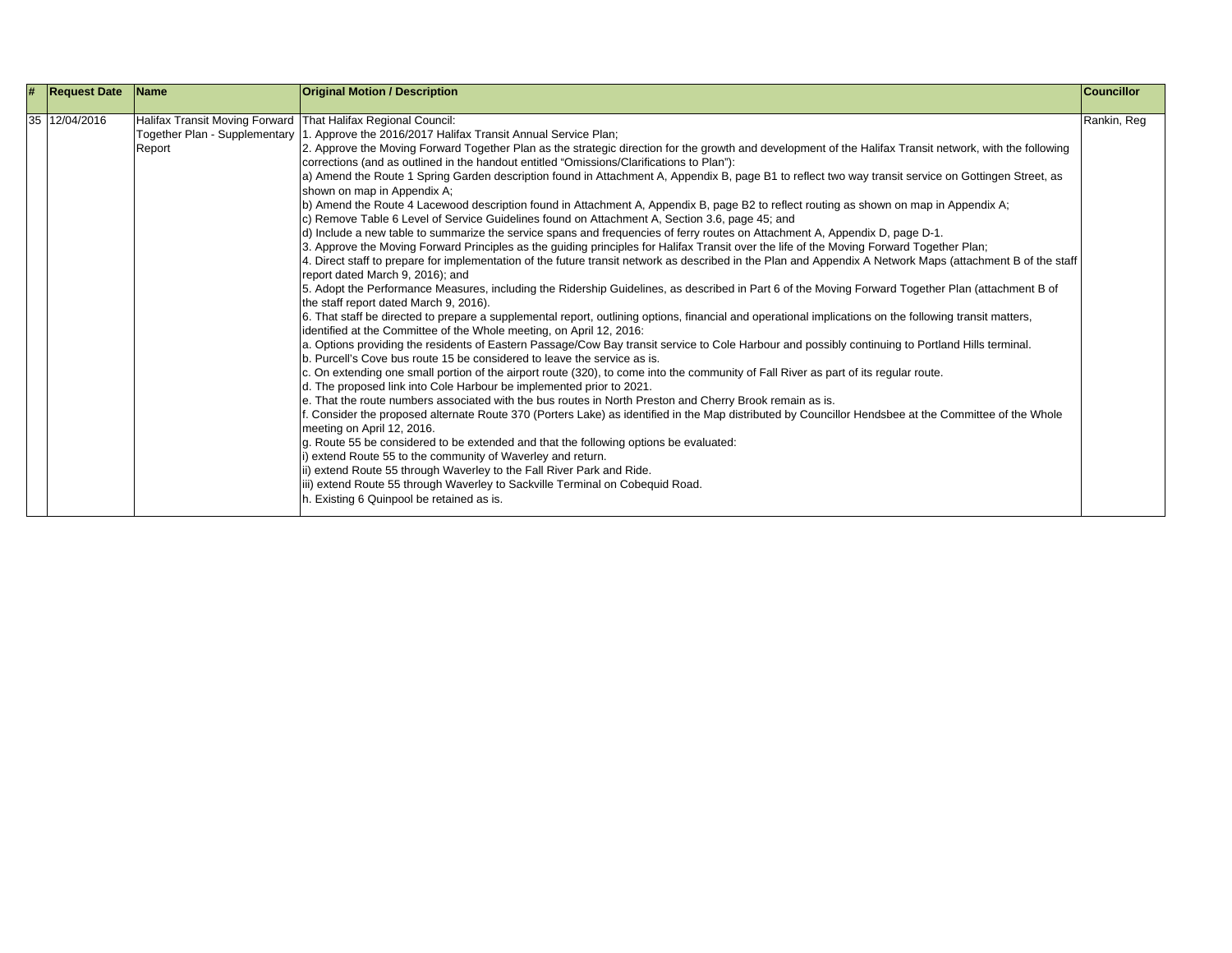| # | <b>Request Date</b> | <b>Name</b>                                                                                             | <b>Original Motion / Description</b>                                                                                                                                                                                                                                                                                                                                                                                                                                                                                                                                                                                                                                                                                                                                                                                                                                                                                                                                                                                                                                                                                                                                                                                                                                                                                                                                                                                                                                                                                                                                                                                                                                                                                                                                                                                                                                                                                                                                                                                                                                                                                                                                                                                                                                                                                                                                                                                                                                                                                                                                                                                                                                                                                                                                                                                                                                                                                                                                                                                                                                                                                                                                                                                                                           | <b>Councillor</b>   |
|---|---------------------|---------------------------------------------------------------------------------------------------------|----------------------------------------------------------------------------------------------------------------------------------------------------------------------------------------------------------------------------------------------------------------------------------------------------------------------------------------------------------------------------------------------------------------------------------------------------------------------------------------------------------------------------------------------------------------------------------------------------------------------------------------------------------------------------------------------------------------------------------------------------------------------------------------------------------------------------------------------------------------------------------------------------------------------------------------------------------------------------------------------------------------------------------------------------------------------------------------------------------------------------------------------------------------------------------------------------------------------------------------------------------------------------------------------------------------------------------------------------------------------------------------------------------------------------------------------------------------------------------------------------------------------------------------------------------------------------------------------------------------------------------------------------------------------------------------------------------------------------------------------------------------------------------------------------------------------------------------------------------------------------------------------------------------------------------------------------------------------------------------------------------------------------------------------------------------------------------------------------------------------------------------------------------------------------------------------------------------------------------------------------------------------------------------------------------------------------------------------------------------------------------------------------------------------------------------------------------------------------------------------------------------------------------------------------------------------------------------------------------------------------------------------------------------------------------------------------------------------------------------------------------------------------------------------------------------------------------------------------------------------------------------------------------------------------------------------------------------------------------------------------------------------------------------------------------------------------------------------------------------------------------------------------------------------------------------------------------------------------------------------------------------|---------------------|
|   | 35 12/04/2016       | Halifax Transit Moving Forward<br>Together Plan - Supplementary<br><b>Report (Continued)</b>            | . Extend Hammonds Plains Busses to Tantallon and Tantallon busses to Hammonds Plains, Peggy's Cove and Hubbards.<br>Proposed Route 93, (Bedford), which goes through the Nottingham Community, determine how it could be expanded to service residents in the area<br>surrounding the Sunnyside Mall and Bedford Place Mall.<br>k. Determine whether the Sambro Community Transit Route 402 could be removed.<br>Continuing with proposed #10 on the current route #10 on Inglis and Beaufort.<br>m. Extending local bus service, such as proposed route 24, to provide service to the Joseph Howe Manor, the seniors residence located at 5515 Victoria<br>Road.<br>n. Consider the detailed report submitted by the Main Street BID as distributed at the COW meeting of April 12, 2016, with respect to adopting its<br>recommendation for Route 63, 68, Route 55, and Route 401.<br>o. Consider the Greater Burnside Business Association communication April 8, 2016 to not locate the bus terminal at Wright Avenue and Akerley Blvd.<br>and locate it at or near the Dartmouth 4 Pad.<br>p. Direct staff to amend (or add) so there is a corridor route running North South in Dartmouth connecting Burnside, Highfield Terminal, Bridge Terminal,<br>Downtown Dartmouth and Woodside, to improve regional connections to these locations and also make it easier to travel within Dartmouth.<br>q. That staff consider extending service for routes associated with the service industry (downtown areas – Scotia Square/Alderney Gate) and Dartmouth<br>Crossing to coincide with working hours.<br>r. Existing Route 5 which becomes 26 Springvale Avenue continue to travel past Mumford to downtown and not terminate at the Mumford Terminal.<br>s. Provide a history of transit services (planned and actual) to the community of Lucasville, including past budget commitments and changes to the transit<br>boundaries, including options on how to extend conventional service to the community, present options to provide a peak time service to Lucasville<br>community and include any financial commitments Halifax Transit could commit to provide the alternate service.<br>t. Identify other local routes in the proposed plan that through improved service levels or extensions may in the future provide crosstown service as part of<br>a grid network high frequency grid [Potentials include the 29, the 72, the 84 from Sackville and the 32 – all numbers in the new plan].<br>u. Implications of the proposed Roslyn Rd route for #1 bus during afternoon peak hours that included rationale for this route, alternatives considered,<br>options for peak hour service, options for identifying traffic calming and how this proposal relates to the Integrated Mobility Plan.<br>v. Route 32 Cowie Hill Express which becomes the Route 124 Leiblin Link continue to travel on Summer Street and not Robie Street.<br>w. Enabling East-West routes to run across north end peninsula including identifying physical improvements to roads and installation of enhanced<br>shelters at key transfer points in order to allow more riders convenient connections from Bayers Road and Mumford terminals to Barrington Street. | Rankin, Reg         |
|   | 36 26/04/2016       | Public Consultation - Campaign<br>Finance Reform                                                        | That Halifax Regional Council move that staff initiate a process to consult the public on the provincial government's recently tabled Bill 154, (upon the<br>proclamation of the Bill passing) which is to allow the municipality to enact a bylaw regarding campaign finance reform, and to report back to council with<br>recommendations. The public consultation is to include, but not be limited to the following:<br>election campaign spending limits;<br>maximum contribution amounts;<br>disclosure requirements;<br>eligibility to contribute; and<br>dates for making contributions.                                                                                                                                                                                                                                                                                                                                                                                                                                                                                                                                                                                                                                                                                                                                                                                                                                                                                                                                                                                                                                                                                                                                                                                                                                                                                                                                                                                                                                                                                                                                                                                                                                                                                                                                                                                                                                                                                                                                                                                                                                                                                                                                                                                                                                                                                                                                                                                                                                                                                                                                                                                                                                                               | Mason, Waye         |
|   | 37<br>26/04/2016    | <b>Trap Neuter and Release</b><br>(TNR) Program Funding<br>Request                                      | That Halifax Regional Council:<br>1. Provide one-time funding In 2016-17 by way of a \$50,000.00 joint grant to the Nova Scotia SPCA and SPAY Day HRM Society to extend the TNR<br>(trap-neuter-release) Program, to be funded from the existing 2016-17 Planning & Development budget, and further direct that the expenditure be<br>managed through cost centre S320 Animal Control, cost element 8004 Grants; and<br>2. Request a staff report on the feasibility of establishing a permanent grant program for spaying and neutering cats. Furthermore this report is to return<br>to Regional Council in October, 2016.                                                                                                                                                                                                                                                                                                                                                                                                                                                                                                                                                                                                                                                                                                                                                                                                                                                                                                                                                                                                                                                                                                                                                                                                                                                                                                                                                                                                                                                                                                                                                                                                                                                                                                                                                                                                                                                                                                                                                                                                                                                                                                                                                                                                                                                                                                                                                                                                                                                                                                                                                                                                                                   | Adams,<br>Stephen   |
|   | 38<br>10/05/2016    | <b>Capital Funding Opportunities</b><br>for Rural Transit -<br>Supplementary                            | <b>THAT Halifax Regional Council:</b><br>1. Approve 55 awards for a combined total of \$432,751, as detailed in Attachment 2 of the staff report dated April 21, 2016, from operating account<br>M311-8004 Community Grants Program;<br>2.Direct staff to submit a Supplementary Report with recommendations in regard to capital funding opportunities for rural transit; and<br>3. Direct staff to submit a Supplementary Report with recommendations in regard to recreational trails, including motorized, that are not part of the HRM<br>Active Transportation network or municipal parks programming.                                                                                                                                                                                                                                                                                                                                                                                                                                                                                                                                                                                                                                                                                                                                                                                                                                                                                                                                                                                                                                                                                                                                                                                                                                                                                                                                                                                                                                                                                                                                                                                                                                                                                                                                                                                                                                                                                                                                                                                                                                                                                                                                                                                                                                                                                                                                                                                                                                                                                                                                                                                                                                                   | Dalrymple,<br>Barry |
|   | 39 10/05/2016       | Map 6 Heritage Resources -<br>Downtown Halifax Secondary<br>Municipal Planning Strategy -<br>Moratorium | THAT Halifax Regional Council request a staff report with regard to placing a moratorium on the demolition of buildings inventoried as properties which<br>have potential for registration as municipal heritage properties or inclusion in municipal heritage conservation districts, as identified in the Downtown<br>Halifax Secondary Municipal Planning Strategy, Map 6: "Heritage Resources", forming part of the Downtown Halifax Secondary Municipal Planning<br>Strategy, pending consideration of, and incorporation of a strategy for preserving these buildings in the Regional Plan revisions (RP+5).                                                                                                                                                                                                                                                                                                                                                                                                                                                                                                                                                                                                                                                                                                                                                                                                                                                                                                                                                                                                                                                                                                                                                                                                                                                                                                                                                                                                                                                                                                                                                                                                                                                                                                                                                                                                                                                                                                                                                                                                                                                                                                                                                                                                                                                                                                                                                                                                                                                                                                                                                                                                                                             | Hendsbee,<br>David  |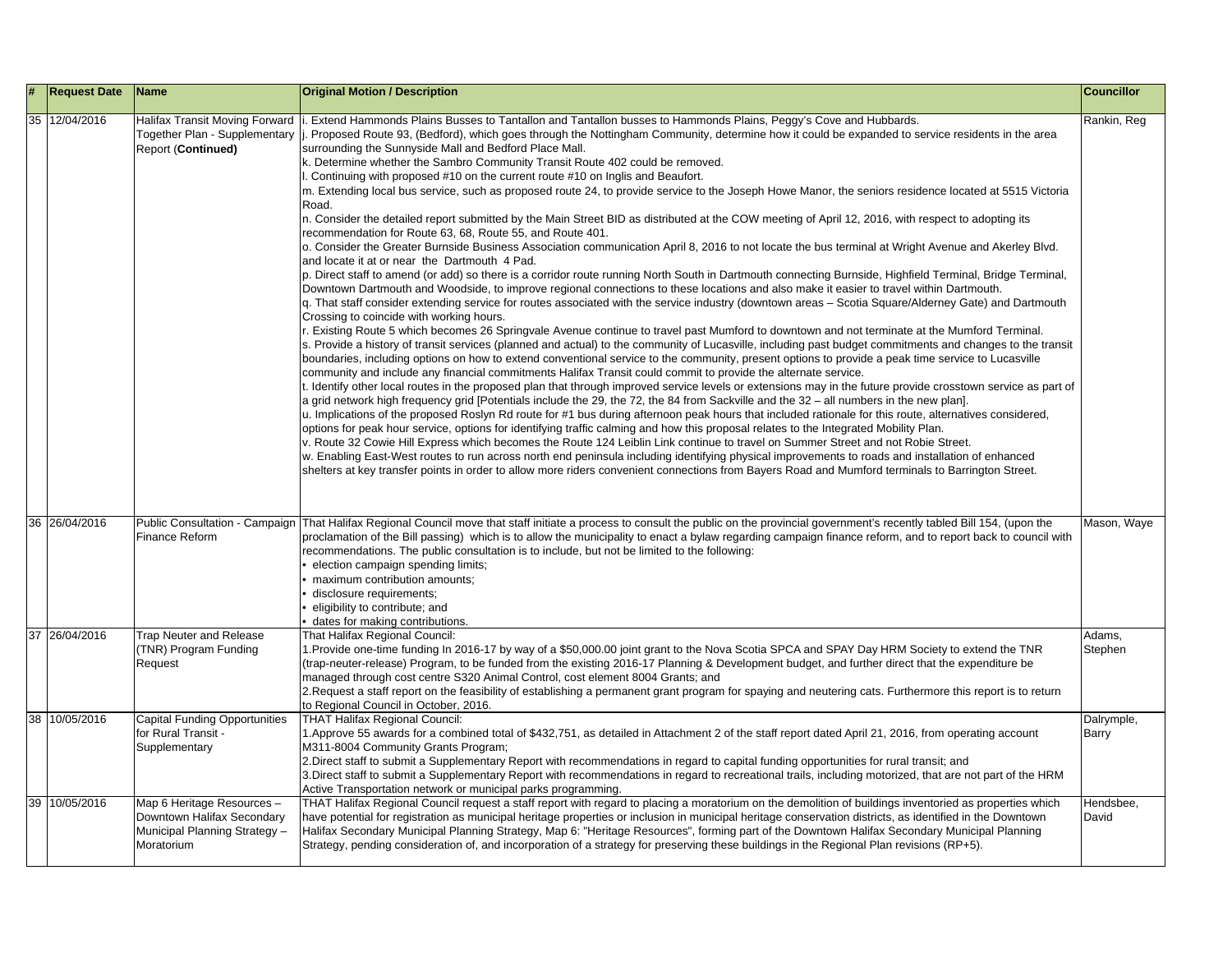| # | <b>Request Date</b> | Name                                                                             | <b>Original Motion / Description</b>                                                                                                                                                                                                                                                                                                                                                                                                                                                                                                                                                                                                                                                                                                                                                                                                                                                                                                                                                                                                                                                             | <b>Councillor</b>   |
|---|---------------------|----------------------------------------------------------------------------------|--------------------------------------------------------------------------------------------------------------------------------------------------------------------------------------------------------------------------------------------------------------------------------------------------------------------------------------------------------------------------------------------------------------------------------------------------------------------------------------------------------------------------------------------------------------------------------------------------------------------------------------------------------------------------------------------------------------------------------------------------------------------------------------------------------------------------------------------------------------------------------------------------------------------------------------------------------------------------------------------------------------------------------------------------------------------------------------------------|---------------------|
|   | 40 10/05/2016       | the Army Museum<br>Supplementary                                                 | Potential Capital Contribution to THAT Halifax Regional Council request Audit and Finance consider the Army Museum request for a one time capital grant up to \$25,000 contingent on<br>receipt by the municipality of a proposal including a business case as well as successful fundraising by the proponent from Federal and or Provincial<br>Sources and subject to identification of an appropriate funding source.                                                                                                                                                                                                                                                                                                                                                                                                                                                                                                                                                                                                                                                                         | Mason, Waye         |
|   | 41 10/05/2016       | Properties at 75, 79, and 85<br>Sackville Crossroads                             | THAT Halifax Regional Council request a staff report that recommends options to protect the properties at 75, 79, and 85 Sackville Crossroads from<br>further erosion by the Little Sackville River.                                                                                                                                                                                                                                                                                                                                                                                                                                                                                                                                                                                                                                                                                                                                                                                                                                                                                             | Craig, Steve        |
|   | 42 10/05/2016       | Recreational Trails Report -<br>Supplementary                                    | <b>THAT Halifax Regional Council:</b><br>1. Approve 55 awards for a combined total of \$432,751, as detailed in Attachment 2 of the staff report dated April 21, 2016, from operating account<br>M311-8004 Community Grants Program;<br>2. Direct staff to submit a Supplementary Report with recommendations in regard to capital funding opportunities for rural transit; and<br>3. Direct staff to submit a Supplementary Report with recommendations in regard to recreational trails, including motorized, that are not part of the HRM<br>Active Transportation network or municipal parks programming.                                                                                                                                                                                                                                                                                                                                                                                                                                                                                    | Dalrymple,<br>Barry |
|   | 43 24/05/2016       | Pedestrian Connection - St<br>Margaret's Bay                                     | That Halifax Regional Council request a staff reports to explore a pedestrian connection from St. Margaret's Bay Elementary to the St. Margaret's Bay<br>Rails to Trails and the HRM Ball Field, playground and Bay waterfront access.                                                                                                                                                                                                                                                                                                                                                                                                                                                                                                                                                                                                                                                                                                                                                                                                                                                           | Whitman, Matt       |
|   | 44 24/05/2016       | Status of Municipal Strategy to<br><b>Engage with First Nations</b><br>Community | That Halifax Regional Council request a staff report on the status of the municipal strategy to engage with First Nations community on actions identified<br>through the Truth and Reconciliation process and our commitment to partnership as passed in the Dec. 8, 2015 motion of Regional Council. The report is<br>requested to provide an overall framework for engagement, steps to move forward on development of a strategy with a timeline for implementation, and a<br>reporting framework to the Executive Committee.                                                                                                                                                                                                                                                                                                                                                                                                                                                                                                                                                                 | Watts, Jennifer     |
|   | 45 31/05/2016       | Lucasville Road Corridor-<br><b>Active Transportation Priorities</b><br>Plan     | THAT Halifax Regional Council request a staff report with respect to adding the Lucasville Road Corridor to the list of proposed active transportation<br>routes contained in the Active Transportation Priorities Plan.                                                                                                                                                                                                                                                                                                                                                                                                                                                                                                                                                                                                                                                                                                                                                                                                                                                                         | Johns, Brad         |
|   | 46 14/06/2016       | Open Air Burning - By-law<br>Enforcement and No Burn<br>Areas                    | Two separate motions under 14.1.5 will be addressed through this report:<br>THAT Halifax Regional Council request a staff report on options for how enforcement of the Open Air Burning By-law can be implemented in an effective<br>manner in the Halifax Regional Municipality. (Councillor Watts)<br>and<br>THAT Halifax Regional Council request a staff report from Legal Services with respect to open air burning and persons with medical reasons for smoke<br>sensitivity having a no burn area around their home. (Councillor Walker)                                                                                                                                                                                                                                                                                                                                                                                                                                                                                                                                                  | Walker,<br>Russell  |
|   | 47 14/06/2016       | Open Air Burning - Industrial<br><b>Burning Permits</b>                          | THAT Halifax Regional Council direct staff to prepare amendments to By-law O-109, the Open Air Burning By-law, to restrict industrial burning permits to<br>a minimum area of 1 acre (43,560ft2 or 4,046m2) and return to Council for consideration of the proposed amendments.                                                                                                                                                                                                                                                                                                                                                                                                                                                                                                                                                                                                                                                                                                                                                                                                                  | Karsten, Bill       |
|   | 48 14/06/2016       | Proposed By-law M-200 and<br>Administrative Order 15                             | <b>THAT Halifax Regional Council:</b><br>I.Give First Reading to proposed By-Law M-200, Respecting Minimum Standards for Residential Occupancies, which will repeal and replace By-law M-<br>100 as set out in Appendix A of the staff report dated April 15, 2016; and<br>2. Direct staff to conduct a facilitated workshop with ACORN (Association of Community Organizations for Reform Now), IPOANS (Investment Property<br>Owners Association of Nova Scotia), AHANS (Affordable Housing Association of Nova Scotia), Housing NS, Dalhousie Student Union, Dalhousie<br>University, Saint Mary's University, University of King's College, Students NS, Navigator Street Outreach, and other stakeholders as necessary, the<br>purpose of which is the development of a residential building licensing model and return to Regional Council with a recommendation.                                                                                                                                                                                                                          | Mason, Waye         |
|   | 49 14/06/2016       | Sidewalk Café                                                                    | That Halifax Regional Council request a staff report regarding possible amendments to By-Law S-1000 "Respecting the Regulation of Sidewalk Cafés" to<br>allow a requirement for a surety or bond to be provided by a tenant which could be used to cover the cost of the removal of the sidewalk café if the tenant<br>goes out of business.                                                                                                                                                                                                                                                                                                                                                                                                                                                                                                                                                                                                                                                                                                                                                     | Mason, Waye         |
|   | 50 14/06/2016       | Taxi Zone                                                                        | <b>THAT Halifax Regional Council:</b><br>1. Request a staff report to the Transportation Standing Committee to consider amending Administrative Order #39 Section 6.0 to include section 6.1 (d):<br>6.0ZONES<br>6.1 The Municipality is divided into the following three zones for the licensing of taxis:<br>(a) the County Zone, being the area of the Halifax Regional Municipality that is not within either the Dartmouth zone or the Halifax zone.<br>(b) the Dartmouth Zone, being the geographical area of the former City of Dartmouth.<br>(c) the Halifax Zone, being the geographical area of the former City of Halifax and the areas also known as Harrietsfield, Sambro, Ketch Harbour and<br>Portuguese Cove.<br>6.1(d) Notwithstanding the foregoing, both the County Zone and the Dartmouth Zone shall include the areas lying within the boundaries of the<br>communities of Cole Harbour, Westphal, Lake Loon and Cherry Brook.<br>2. Direct staff to consult with the Taxi & Limousine Liaison Group respecting amendments to Administrative Order #39 Section 6.0 - Zones. | Nicoll, Lorelei     |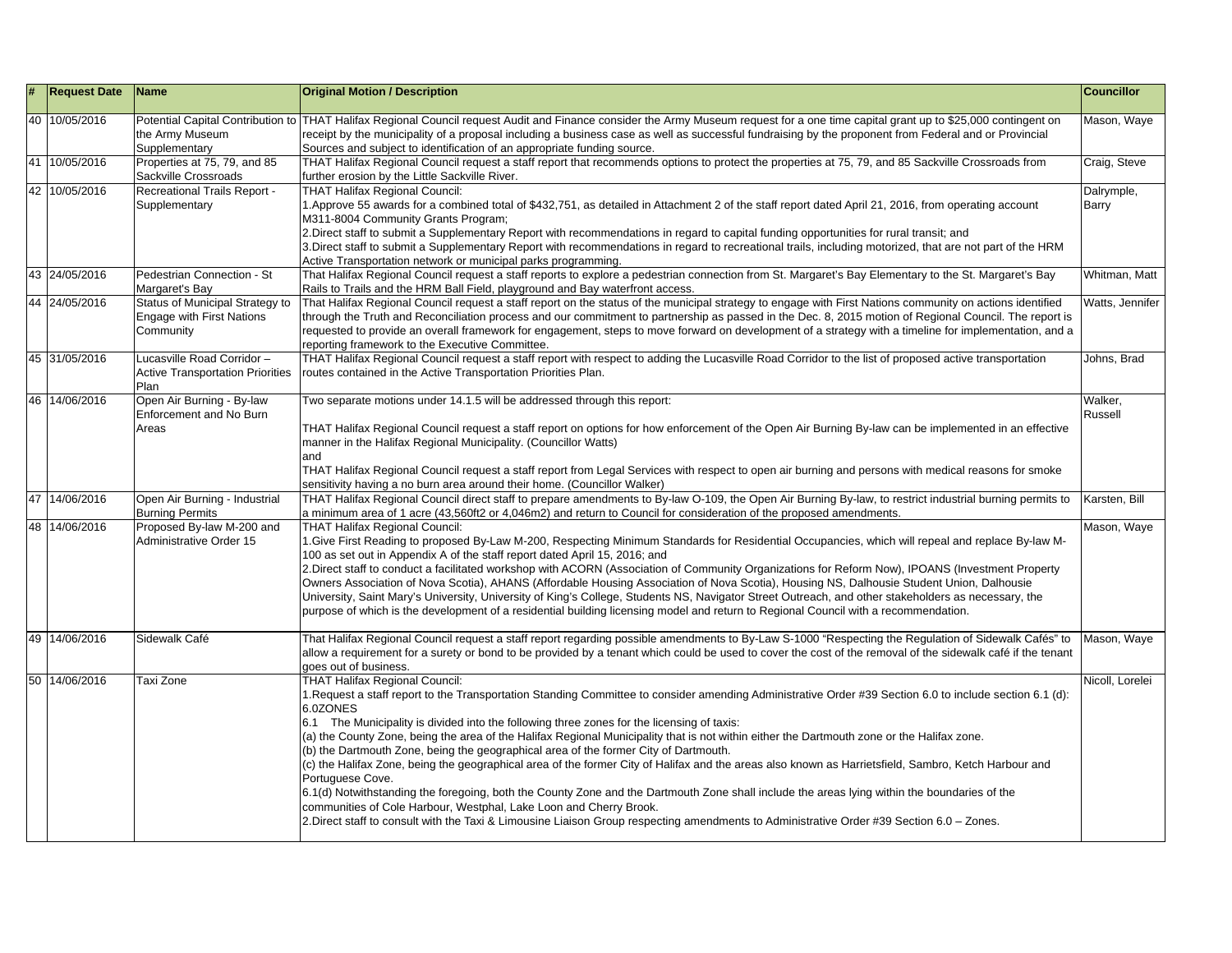| # | <b>Request Date</b> | <b>Name</b>                                                              | <b>Original Motion / Description</b>                                                                                                                                                                                                                                                                                                                                                                                | <b>Councillor</b>    |
|---|---------------------|--------------------------------------------------------------------------|---------------------------------------------------------------------------------------------------------------------------------------------------------------------------------------------------------------------------------------------------------------------------------------------------------------------------------------------------------------------------------------------------------------------|----------------------|
|   | 51 21/06/2016       | Renaming of Forest Hills<br>Parkway                                      | That Halifax Regional Council request a staff recommendation report with respect to Administrative Order 29, Respecting HRM Civic Addressing Policies,<br>Administrative Order 46, the HRM Asset Naming Administrative Order, and By-law C-300, the Civic Addressing By-law, to allow the possible renaming of<br>Forest Hills Parkway to Sidney Crosby Parkway and staff consider other options for commemoration. | Nicoll, Lorelei      |
|   | 52 19/07/2016       | Cole Harbour Westphal MPS<br>and LUB Amendments                          | THAT Halifax Regional Council request a staff report regarding possible amendments to the Cole Harbour/Westphal Municipal Planning Strategy and<br>Land use By-Law to prohibit the continuation of certain light industrial uses identified in Appendix "B" of the Land Use By-Law.                                                                                                                                 | Nicoll, Lorelei      |
|   | 53 19/07/2016       | Crosswalk Flag Program<br>Administrative Order                           | THAT Halifax Regional Council direct staff to prepare an administrative order outlining a policy, process, governance, and criteria for the allowance of<br>crosswalk flags to be placed at crosswalks.                                                                                                                                                                                                             | Outhit, Tim          |
|   | 54 19/07/2016       | <b>Materials Recovery Facility</b><br>Storage Expansion                  | That Halifax Regional Council:                                                                                                                                                                                                                                                                                                                                                                                      | Walker,<br>Russell   |
|   |                     |                                                                          | 4. Direct staff to prepare amendments to Administrative Order 16 - "Fees for the Use of Solid Waste Management Facilities" to incorporate a recycling<br>tipping fee at the Materials Recovery Facility of \$30 per tonne for the industrial, commercial and Institutional (IC&I) sector effective January 1, 2017, and<br>report back to Council with such amendments for its consideration.                       |                      |
|   | 55 19/07/2016       | North Preston Recreation Field                                           | THAT Halifax Regional Council request a recommendation report regarding the feasibility for provision of a recreation field in the North Preston area at<br>857 Upper Governor Street (PID 00639856 - currently owned by Halifax Water Commission.) Furthermore, development of a recreation field would<br>provide an opportunity to explore the possibility of a community build concept with local contractors.  | Hendsbee,<br>David   |
|   | 56 26/07/2016       | Mobile Sign Industry and<br><b>Payment Methods</b>                       | That Halifax Regional Council request a staff report to address recent concerns outlined to staff regarding the mobile sign industry and available payment<br>methods.                                                                                                                                                                                                                                              | Whitman, Matt        |
|   | 57 26/07/2016       | Motorized Bicycles                                                       | That Halifax Regional Council request a staff report to consider amending By-Law P-600 respecting Municipal Parks under Provision 10 - to include the<br>prohibition of motorised bicycles in HRM Parks and Trails.                                                                                                                                                                                                 | Mosher, Linda        |
|   | 58 02/08/2016       | Petition - Africville Museum<br>Accessibility                            | THAT Halifax Regional Council direct staff to prepare a report responding to the petition presented to Regional Council on August 2, 2016 regarding<br>Africville Museum Accessibility.                                                                                                                                                                                                                             | Watts, Jennifer      |
|   | 59 02/08/2016       | Petition - Fort Needham Park<br><b>Tennis Courts</b>                     | THAT Halifax Regional Council direct staff to prepare a report responding to the petition presented to Regional Council on August 2, 2016 regarding<br>tennis courts in the Fort Needham Park Master Plan.                                                                                                                                                                                                          | Watts, Jennifer      |
|   | 60 02/08/2016       | Reporting Structure of the<br><b>Accessibility Advisory</b><br>Committee | THAT Halifax Regional Council request a staff report and recommendation on changes to the reporting structure of the Accessibility Advisory Committee<br>as discussed at the Accessibility Advisory Committee meeting on May 16, 2016 and that this report be referred to the Transportation Standing Committee<br>for review and comment prior to receipt by Regional Council.                                     | Outhit, Tim          |
|   | 61 02/08/2016       | Roll Call on all HRM Agendas                                             | That Halifax Regional Council request a Staff Report regarding the inclusion of Roll Call on all Halifax Regional Municipality Advisory Committee,<br>Standing Committee, Community Council, Regional Council and Committee of the Whole Agendas.                                                                                                                                                                   | Outhit, Tim          |
|   | 62 06/09/2016       | <b>Blue Mountain Birch Cove</b><br>Lakes Regional Park                   | Motion PASSED that Halifax Regional Council receive the Facilitator's Report Regarding Negotiation of the Proposed Boundaries for the Blue<br>Mountain/Birch Cove Lakes Regional Park in relation to the Highway 102 West Corridor and take no further action concerning the facilitation process or<br>the report's recommendations.                                                                               | Rankin, Reg          |
|   |                     |                                                                          | Motion DEFEATED that Halifax Regional Council defer recommendation #2, as outlined in the staff recommendation report dated August 5, 2016, until<br>the boundaries have been identified.                                                                                                                                                                                                                           |                      |
|   |                     |                                                                          | Motion PASSED that Halifax Regional Council refuse the request to initiate secondary planning for all Hwy 102 West Corridor lands at this time.                                                                                                                                                                                                                                                                     |                      |
|   |                     |                                                                          | Motion PASSED that Halifax Regional Council direct staff to explore opportunities and develop a program to acquire land to establish the proposed Blue<br>Mountain – Birch Cove regional park, with a priority of providing public access to the provincially protected wilderness area, that includes, but is not<br>limited to:                                                                                   |                      |
|   |                     |                                                                          | a) Discussions with the Federal and Provincial governments;<br>b)Discussions with all private land owners that own property located within the conceptual park boundary in Map 11 of the Regional Plan;<br>c) Discussions with land conservation and community groups; and<br>d)Reviewing the potential use of land use planning tools and conservation easements.                                                  |                      |
|   |                     |                                                                          | Staff is further directed to report back to Regional Council within six (6) months and then on an annual basis, staff report to Council on progress achieved<br>in implementing the established Blue Mountain/Birch Cove Regional Park.                                                                                                                                                                             |                      |
|   | 63 06/09/2016       | Dartmouth Museum Plans                                                   | THAT Halifax Regional Council request a staff report following the September 30th closing of the sale of the Dartmouth City Hall building with information<br>about the plans for the new museum in Dartmouth.                                                                                                                                                                                                      | McCluskey,<br>Gloria |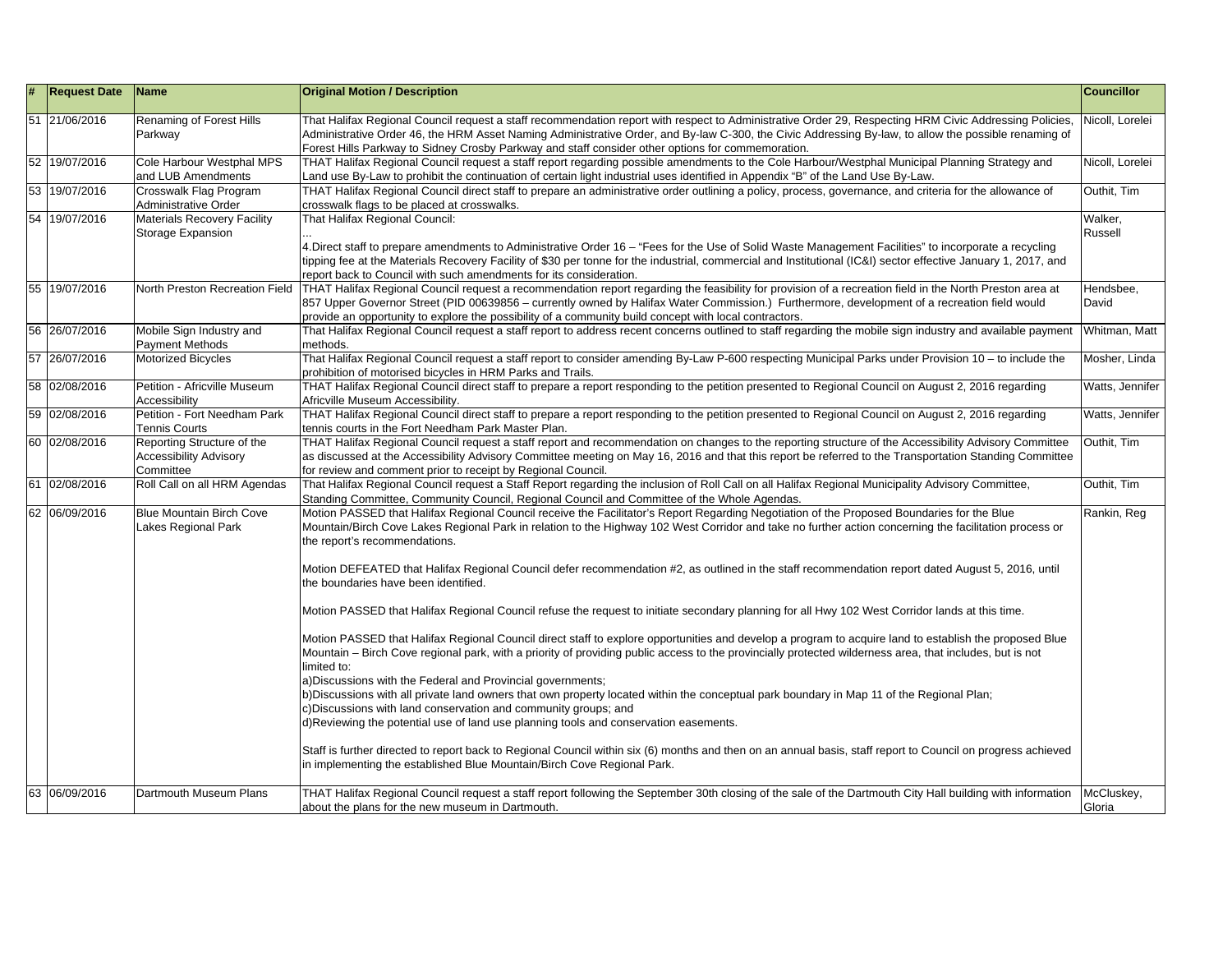| # | <b>Request Date</b> | <b>Name</b>                                                                                              | <b>Original Motion / Description</b>                                                                                                                                                                                                                                                                                                                                                                                                                                                                                                                                                                                                                                                                                                                                                                                                                                                                                                                                                                                                                                                                                                                                                                                                                                                                                                                                                                                                                                   | <b>Councillor</b>    |
|---|---------------------|----------------------------------------------------------------------------------------------------------|------------------------------------------------------------------------------------------------------------------------------------------------------------------------------------------------------------------------------------------------------------------------------------------------------------------------------------------------------------------------------------------------------------------------------------------------------------------------------------------------------------------------------------------------------------------------------------------------------------------------------------------------------------------------------------------------------------------------------------------------------------------------------------------------------------------------------------------------------------------------------------------------------------------------------------------------------------------------------------------------------------------------------------------------------------------------------------------------------------------------------------------------------------------------------------------------------------------------------------------------------------------------------------------------------------------------------------------------------------------------------------------------------------------------------------------------------------------------|----------------------|
|   | 64 06/09/2016       | Lease Agreement - Dept of<br>Park, River Road (Fourth Lake)<br><b>Terence Bay</b>                        | THAT Halifax Regional Council direct staff to undertake community consultation to determine community interest in re-establishing White Rock Park<br>Natural Resources, White Rock ((alternately known as River Road Park) in Terence Bay.                                                                                                                                                                                                                                                                                                                                                                                                                                                                                                                                                                                                                                                                                                                                                                                                                                                                                                                                                                                                                                                                                                                                                                                                                             | Adams,<br>Stephen    |
|   | 65 06/09/2016       | Parking Lot Reconstruction<br>Maritime Conservatory of<br>Performing Arts and Maritime<br>Muslim Academy | THAT Halifax Regional Council direct staff to prepare a report to the Audit and Finance Standing Committee in order to identify a funding source for a<br>special grant for the Parking Lot Reconstruction Maritime Conservatory of Performing Arts and Maritime Muslim Academy, and make a recommendation<br>to Regional Council.                                                                                                                                                                                                                                                                                                                                                                                                                                                                                                                                                                                                                                                                                                                                                                                                                                                                                                                                                                                                                                                                                                                                     | Watts, Jennifer      |
|   | 66 20/09/2016       | Funding for Tree Stump<br>Removal - Replanting                                                           | THAT Halifax Regional Council request a staff report to investigate the establishment of dedicated funding for tree stump removal and replanting the<br>former street trees.                                                                                                                                                                                                                                                                                                                                                                                                                                                                                                                                                                                                                                                                                                                                                                                                                                                                                                                                                                                                                                                                                                                                                                                                                                                                                           | Mosher, Linda        |
|   | 67 20/09/2016       | <b>HRM Gun Amnesty Program -</b><br>2016-17                                                              | THAT Halifax Regional Council request a staff report that shall be vetted through the Audit and Finance Standing Committee to find \$10,000 as cash<br>incentive for the HRM Gun Amnesty program during the 2016-17 fiscal year                                                                                                                                                                                                                                                                                                                                                                                                                                                                                                                                                                                                                                                                                                                                                                                                                                                                                                                                                                                                                                                                                                                                                                                                                                        | Hendsbee,<br>David   |
|   | 68 20/09/2016       | Land Acquisition - Purcell's<br>Cove Backlands                                                           | That Halifax Regional Council direct staff to:<br>1. Proceed with negotiations to acquire the lands (PID 00052407) and return to Regional Council for consideration of the key terms and conditions for<br>the 379 acres that address the following:<br>a. Suitable acquisition terms respecting the purchase, lease and payment plan forthe lands that represents fair market value or better as<br>supported by appraisal commissioned by HRM;<br>b. Acceptable governance model that considers a community stewardship model for the management of the parkland;<br>c. Suitable concept site and management plan including installation of the proposed infrastructure by The Shaw Group that enables turnkey<br>operation of the property within 2 years;<br>d.Clarification of the obligations of the lessor (NCC) and lessee (HRM) respecting the lands including any restrictions/covenants meet<br>municipal<br>requirements and mitigate future risk to HRM;<br>e. Resolution of the concerns related to the state of the dam on the lands;<br>f. Input from public consultation and discussions with the Province and relevant stakeholders regarding the proposal; and<br>2. Consider updates to the Regional Plan and related planning documents during the next review cycle to reflect the acquisition(s) and the<br>implications on surrounding lands.<br>3. That allocating funds for the Baker Drive Park not be delayed or affected by this project. | Adams,<br>Stephen    |
|   | 69 20/09/2016       | Municipal Archive Hours of<br>Operation                                                                  | THAT Halifax Regional Council request a staff report to increase the hours of operation at the municipal archives to ensure proper access to information<br>for those residents who are not able to visit during the regular drop in hours of:<br>•Tuesday: 10am-1pm<br>.Wednesday: 1pm-4pm<br>•Thursday: 1pm-4pm                                                                                                                                                                                                                                                                                                                                                                                                                                                                                                                                                                                                                                                                                                                                                                                                                                                                                                                                                                                                                                                                                                                                                      | Mosher, Linda        |
|   | 70 20/09/2016       | Process to Amend Lot Grading<br>Bylaw L-400                                                              | THAT Halifax Regional Council requests a staff report with respect to initiating the process to repeal or amend the Lot Grading Bylaw L-400 to exclude<br>those areas outside the serviceable boundary.                                                                                                                                                                                                                                                                                                                                                                                                                                                                                                                                                                                                                                                                                                                                                                                                                                                                                                                                                                                                                                                                                                                                                                                                                                                                | Hendsbee,<br>David   |
|   | 71 20/09/2016       | <b>Public Safety Strategy</b>                                                                            | <b>THAT Halifax Regional Council</b><br>1. Direct staff to develop an updated Public Safety Strategy, for Council approval, in accordance with the approach set out in the staff report dated<br>August 8, 2016; and<br>2. Direct staff to periodically report back to Regional Council on the Public Safety Strategy once it is implemented.                                                                                                                                                                                                                                                                                                                                                                                                                                                                                                                                                                                                                                                                                                                                                                                                                                                                                                                                                                                                                                                                                                                          | McCluskey,<br>Gloria |
|   | 72 20/09/2016       | Train Whistle - Shearwater<br>Autoport Area                                                              | THAT Halifax Regional Council request a recommendation Staff Report to come back to Council on the feasibility of initiating the process to facilitate the<br>elimination of train whistles at any or all of the 4 locations from Shearwater to, and including, the Autoport.                                                                                                                                                                                                                                                                                                                                                                                                                                                                                                                                                                                                                                                                                                                                                                                                                                                                                                                                                                                                                                                                                                                                                                                          | Karsten, Bill        |
|   | 73 04/10/2016       | History of the Extension of<br>Water Services to Monarch and<br><b>Rivendale Subdivisions</b>            | That Halifax Regional Council request a staff report to outline the history of the extension of water/sewer/stormwater to Monarch and Rivendale<br>Subdivisions including:<br>• all sources of funding that were involved in completing this project.<br>• any water/sewer/stormwater that was done throughout the municipality that did not receive external funding (federal, provincial or other sources) and<br>were funded 100% by residents.<br>• water/sewer/stormwater projects funded solely by the municipality or cost shared between the municipality and residents.                                                                                                                                                                                                                                                                                                                                                                                                                                                                                                                                                                                                                                                                                                                                                                                                                                                                                       | Johns, Brad          |